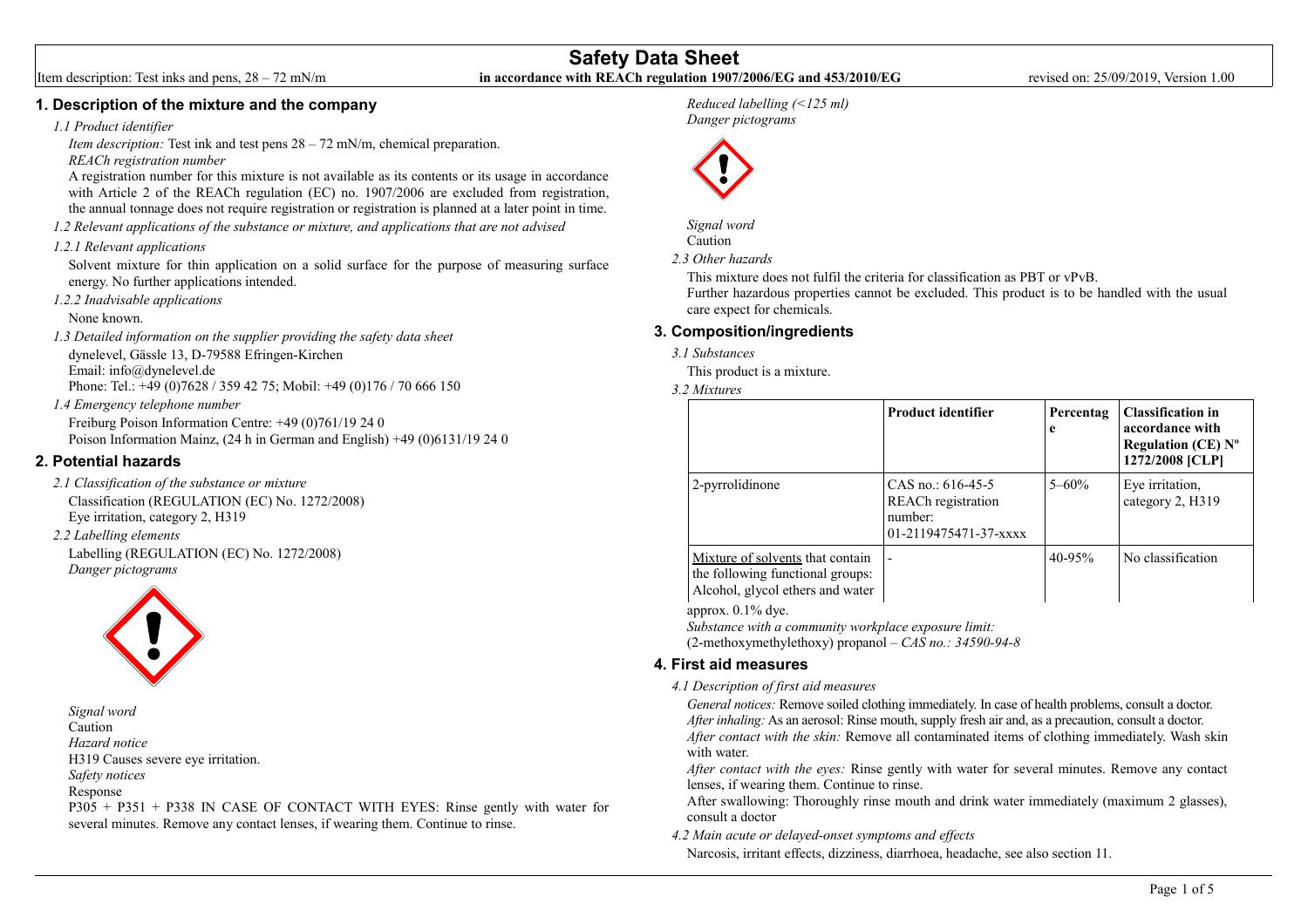# **Safety Data Sheet** Item description: Test inks and pens, 28 – 72 mN/m **in accordance with REACh regulation 1907/2006/EG and 453/2010/EG** revised on: 25/09/2019, Version 1.00

*4.3 Information on emergency medical care or special treatment*  In case of loss of consciousness: Call emergency doctor.

## **5. Firefighting measures**

*5.1 Extinguishing agents*

Suitable extinguishing agents: CO<sub>2</sub>, foam, powder, water spray.

*Unsuitable extinguishing agents for safety reasons:* Water with full jet.

*5.2 Specific hazards of the substance or mixture* 

Possible combustion products: Carbon monoxide, carbon dioxide, nitrogen oxide, acrolein Flammable. Vapours are heavier than air and can spread along the floor. In the event of extreme heating, explosive mixtures with air are possible. In the event of a fire, hazardous combustion gases or vapours may form. In the event of a fire, the following substances may be released: Nitrogen oxide, acrolein.

## *5.3 Notices*

*Special protective equipment for firefighting:*

Only enter the hazard area with self-contained breathing apparatus. Avoid contact with the skin by maintaining a safe distance or wearing suitable protective clothing.

*Further information*

Cool the container by spraying water from a safe distance. Subdue escaping vapours with water. Do not discharge extinguishing water into the surface water or groundwater system.

# **6. Measures in case of unintentional release**

*6.1 Personal precautionary measures, protective equipment and emergency procedures:* Information for personnel not trained for emergencies: Avoid contact with the substance. Do not inhale vapour/aerosol. Ensure adequate ventilation. Clear danger zones, proceed according to

emergency procedure and alert trained professionals.

Information for emergency services Protective equipment: see section 8.

*6.2 Environmental measures:*

Do not release into sewer system.

*6.3 Methods and materials for retention and cleaning* 

Wipe up small quantities of leaked fluid (up to approx. 50 ml) with a cloth or (paper) towel; absorb larger quantities with a liquid-binding and neutralising material e.g. Chemizorb® or Vermiculite®. Dispose of material. Clean area.

*6.4 Reference to other sections* 

Observe the safety measures outlined in section 7, 8 and 13. For disposal information, see section 13.

# **7. Handling and storage**

*7.1 Safety measures for safe handling* 

Observe the information on the label. Do not leave containers open. Avoid contact with the skin and eyes.

*Information on fire and explosion protection:*

Keep away from heat, sparks and flames. Avoid contact with oxidising agents.

*Information on safe handling*

Hygiene measures.

Change contaminated clothing immediately. Wash face and hands after finishing work.

*7.2 Conditions for safe storage, including any incompatibilities* 

Protect against heat and direct sunlight. Store tightly sealed in a dry place between +15°C and  $+25^{\circ}$ C.

Store in a place with a solvent-resistant floor or in a drip tray to protect the groundwater in the event of a leak.

*7.3 Specific end applications*

Other than the applications specified in section 1.2, there are no specific end applications.

# **8. Limitation and monitoring of exposure/personal protective equipment**

*8.1 Parameters to be monitored* 

(2-METHOXYMETHYLETHOXY) PROPANOL

Components with limit values that require monitoring in the workplace. Ingredients

| <b>Basis</b>    | Value                                         | Limit values                 | Comments                                                                                                                                              |
|-----------------|-----------------------------------------------|------------------------------|-------------------------------------------------------------------------------------------------------------------------------------------------------|
|                 | (2-methoxymethylethoxy) propanol (34590-94-8) |                              |                                                                                                                                                       |
| <b>EU ELV</b>   | Effects on the skin                           |                              | Absorbed through skin                                                                                                                                 |
|                 | Daily average                                 | 50 ppm<br>$308 \text{ mg/m}$ |                                                                                                                                                       |
| <b>TRGS 900</b> | Category for short-term<br>values             |                              | Category I: Substances with local effects<br>that are critical to limit values or<br>respiratory sensitisers Type of exposure:<br>Vapour and aerosol. |
|                 | OEL:                                          | $50$ ppm<br>$310$ mg/m $3$   | Peak limit value 1 Type of exposure:<br>Vapour and aerosol.                                                                                           |

## *Derived no-effect level (DNEL)*

| Worker DNEL, long-term                    | Systemic effects | inhalation | $310 \text{ mg/m}$       |
|-------------------------------------------|------------------|------------|--------------------------|
| Worker DNEL, long-term                    | Systemic effects | dermal     | 65 mg/kg body weight     |
| Consumer DNEL, long-term Systemic effects |                  | inhalation | $37.2 \text{ mg/m}$      |
| Consumer DNEL, long-term Systemic effects |                  | dermal     | 15 mg/kg body weight     |
| Consumer DNEL, long-term Systemic effects |                  | oral       | $1.67$ mg/kg body weight |

## *Recommended monitoring methods*

The methods used for the measurement of the workplace atmosphere must comply with the general requirements of DIN EN 482 and DIN EN 689.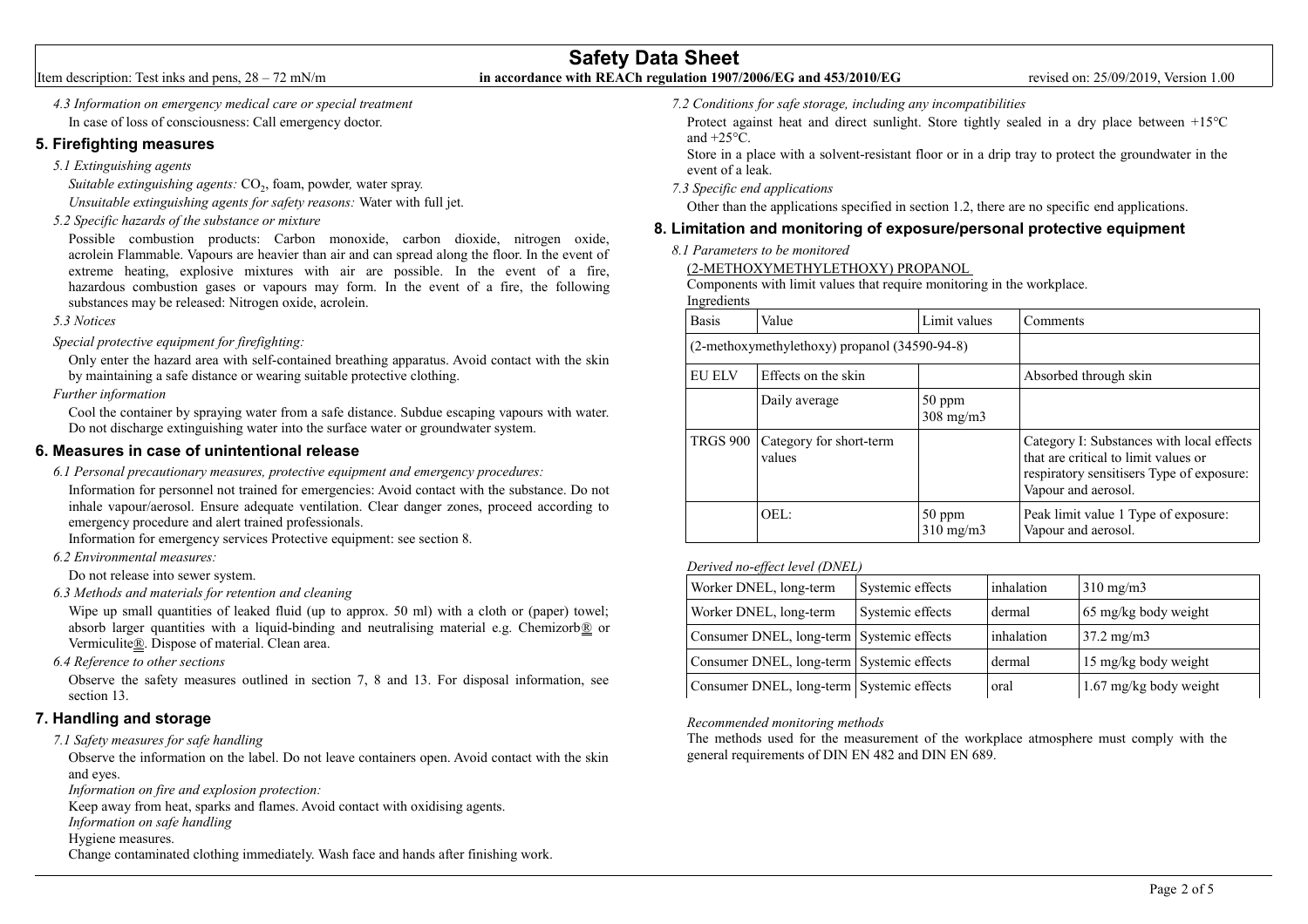# **Safety Data Sheet** Item description: Test inks and pens, 28 – 72 mN/m **in accordance with REACh regulation 1907/2006/EG and 453/2010/EG** revised on: 25/09/2019, Version 1.00

## Predicted no-effect concentration (PNEC) PNEC freshwater 19 mg/l

|           |                                           | 1/111771             |
|-----------|-------------------------------------------|----------------------|
|           | PNEC freshwater sediment                  | $70.2 \text{ mg/kg}$ |
|           | PNEC seawater                             | $1.9$ mg/l           |
|           | PNEC seawater sediment                    | $7.02 \text{ mg/kg}$ |
|           | PNEC periodic release into water 190 mg/l |                      |
|           | PNEC water treatment plant                | $4168$ mg/l          |
| PNEC soil |                                           | $2.74$ mg/kg         |
|           |                                           |                      |

#### 2-PYRROLIDON

No workplace limits are defined for pyrrolidon.

#### *Derived no-effect level (DNEL)*

| Worker DNEL, acute       | Systemic effects | dermal     | 277 mg/kg body weight  |
|--------------------------|------------------|------------|------------------------|
| Worker DNEL, long-term   | Systemic effects | dermal     | 10 mg/kg body weight   |
| Worker DNEL, long-term   | Systemic effects | inhalation | $57.8 \text{ mg/m}$    |
| Consumer DNEL, acute     | Systemic effects | dermal     | 167 mg/kg body weight  |
| Consumer DNEL, acute     | Systemic effects | oral       | 33.3 mg/kg body weight |
| Consumer DNEL, long-term | Systemic effects | dermal     | 6 mg/kg body weight    |
| Consumer DNEL, long-term | Systemic effects | oral       | 5.2 mg/kg body weight  |
| Consumer DNEL, long-term | Systemic effects | inhalation | $17.1 \text{ mg/m}$    |

*Predicted no-effect concentration (PNEC)*

| <b>PNEC</b> freshwater           | $0.5$ mg/l           |
|----------------------------------|----------------------|
| <b>PNEC</b> seawater             | $0.05 \text{ mg}/1$  |
| PNEC periodic release into water | $0.5 \text{ mg/l}$   |
| PNEC freshwater sediment         | $0.42 \text{ mg/kg}$ |
| PNEC soil                        | $0.0612 \text{ mg}$  |

*8.2 Limitation and monitoring of exposure* 

#### *Technical safety measures*

Technical measures and appropriate work procedures should be given priority over the use of personal protective equipment. See section 7.

! mg/kg

## *Individual safety measures*

Body protection must be chosen depending on the concentration and quantity of the hazardous substance and the respective workplace. The chemical resistance of the protective equipment must be clarified with the supplier.

#### *Hygiene measures*

Change contaminated clothing immediately. Preventative skin protection (skin protection cream) is recommended. Wash face and hands after finishing work.

#### *Eye/face protection*

Wear safety glasses with side protection.

#### *Hand protection* Full contact:

Glove material: Polychloroprene – Glove thickness: 0.65 mm – Penetration time: > 480 min. Splash contact:

Glove material: Natural latex – Glove thickness:  $0.6$  mm – Penetration time:  $> 120$  min. The protective gloves used must meet the specifications of the EC Directive 89/686/EWG and the associated EN374 standard.

*Respiratory protection – required during exposure to vapours/aerosols.* Recommended filter: A(-P2)

*Other protective measures –* Protective clothing when handling larger quantities

*Limitation and monitoring of environmental exposure –* 

Do not release into sewer system.

# **9. Physical and chemical properties**

*9.1 Information about the basic physical and chemical properties* 

| Form:                                           | liquid                         |
|-------------------------------------------------|--------------------------------|
| Colour:                                         | red, green, blue or colourless |
| Smell:                                          | unspecific.                    |
| pH value at 100 $g/I H2O$ : (20 <sup>o</sup> C) | $6 - 9$                        |
| Melting temperature:                            | approx. 12°C                   |
| Boiling temperature:                            | $>100^{\circ}$ C               |
| Ignition temperature:                           | $>200^{\circ}$ C               |
| Flash point:                                    | > 80 °C                        |
| <b>Explosion limits:</b>                        | Not available                  |
| Vapour pressure: $(20^{\circ}C)$                | approx. 20 hPa                 |
| Relative vapour density:                        | Not available                  |
| Density:                                        | approx. $1$ g/cm <sup>3</sup>  |
| Solubility in water: $(20^{\circ}C)$            | very soluble                   |
| 9.2 Other information                           |                                |
| None                                            |                                |

# **10. Stability and reactivity**

*10.1 Reactivity* 

See section 10.3.

*10.2 Chemical stability* 

The product is chemically stable under normal ambient conditions (room temperature). Hygroscopic.

*10.3 Potentially hazardous reactions* 

No hazardous reactions are to be expected with proper usage. The formation of explosive mixtures on contact with air is possible in the event of extreme heating. Strong reaction possible with: Oxidising agents, reducing agents, acid halides, acid anhydrides

*10.4 Conditions to avoid* 

Extreme heating.

*10.5 Incompatible materials* 

None known.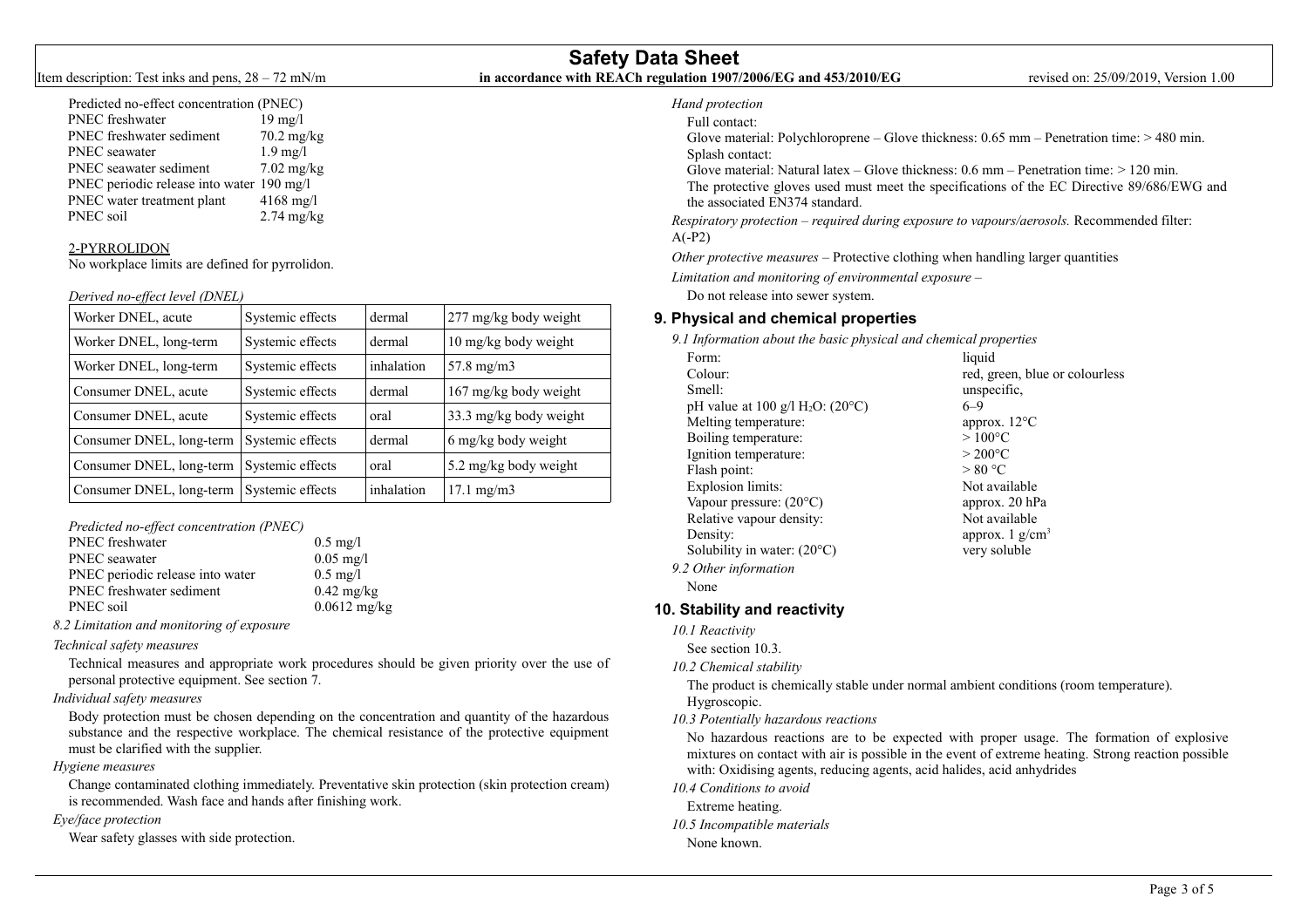#### *10.6 Hazardous decomposition products*  In the event of fire: see section 5. **11. Toxicological specifications** *11.1 Information about toxicological effects*  EXPECTED PROPERTIES BASED ON COMPONENTS OF THE PREPARATION: *Acute toxicity* LD 50 (oral, rat):  $> 3200$  mg/kg. (Contains no substances of unknown toxicity). LD 50 (dermal, rabbit):  $> 3000$  mg/kg. (Contains no substances of unknown toxicity). *Irritation* Test for skin irritation (rabbit): Mild irritation. Test for eye irritation (rabbit): Eye irritation – OECD Test Guideline 405. Causes severe eye irritation (PYRROLIDON). *Sensitisation* Negative; patch test (human and guinea pig, all ingredients). *Genotoxicity* Bacterial mutagenicity: negative; Ames test/OECD 471 (all ingredients). *Further toxicological notices* After inhaling: Mild irritation of the respiratory tracts, lungs. Mild irritation of: Skin, mucous membranes. After absorption of larger quantities: Narcosis, vomiting, stomach ache, headache, dizziness, diarrhoea, cyanosis. Danger of absorption via the skin. Carcinogenicity – No information available. Reproduction toxicity – No information available. Teratogenicity – Information not available for all ingredients. As the homogeneous substances N-ethyl-2-pyrrolidon and N-methyl-2-pyrrolidon (which themselves are not contained) of an ingredient are classified as teratogens, pregnant women should not handle this product until the effects are fully understood. Specific target organ toxicity – singular exposure – No information available. Specific target organ toxicity – repeated exposure – No information available. Aspiration hazard – No information available. 2-PYRROLIDONE: *Acute oral toxicity* LD50 rat: > 2,000 mg/kg – OECD Test Guideline 401. LD50 rat:  $> 3,200$  mg/kg – IUCLID. *Acute inhalative toxicity:* LC0 rat: > 0.061 mg/l; 8 h; vapour, OECD Test Guideline 403 (maximum producible concentration). Symptoms: Possible symptoms: Irritation of mucous membranes. *Acute dermal toxicity:* LD50 rabbit: > 2,000 mg/kg – OECD Test Guideline 402. *Skin irritation:* Rabbit: Result: No skin irritation – OECD Test Guideline 404. *Eye irritation*: Rabbit: Result: Eye irritation – OECD Test Guideline 405. Causes severe eye irritation. *Sensitisation:* Patch test: Human: Result: negative – (IUCLID). *Sensitisation test*: Mouse: Result: negative Method: OECD Test Guideline 429. The value is specified in analogy to the following substances: 1-ethylpyrrolidine-2-on. *Germ cell mutagenicity – genotoxicity in vivo.* In-vivo micronucleus test, mouse, male and female, Intraperitoneal injection: Bone marrow. Result: negative – Method: OECD Test Guideline 474. Genotoxicity in vitro: Ames test, Salmonella typhimurium, Result: negative, (ECHA). In vitro genomutation test on mammal cells: Result: negative – Method: OECD Test Guideline 476. *Mutagenicity (mammal cell test):* Chromosomal aberration. human lymphocytes – Result: negative – Method: OECD Test Guideline 473. *Carcinogenicity:* No reliable information from toxicological studies available. *Reproduction toxicity:* Showed no effect on fertility in animal tests. *Teratogenicity:* Showed no harmful effect on fertility in animal tests. *Specific target organ toxicity – singular exposure:* No information available. *Specific target organ toxicity – repeated exposure:* No information available. *Aspiration hazard*: No information available. *11.2 Further information*  As not all toxicological properties are available for all the ingredients of this mixture, further hazardous properties cannot be excluded. This mixture is to be handled with the usual care expected for chemicals. **12. Environmental specifications**  EXPECTED PROPERTIES BASED ON COMPONENTS OF THE PREPARATION *12.1 Toxicity*  Fish toxicity:  $LC_{50}$  > 5000 mg/l (on Carassius auratus, Danio rerio and Pimephales promelas). Daphnia toxicity: EC<sub>50</sub> > 800 mg/l (Daphnia Magna). *12.2 Persistence and degradability*  Between 63% and 98% (OECD 301C, 301F, 302B, Readily biodegradable. *12.3 Bioaccumulation potential*  Log  $P(0/w)$ : < 0.001 (estimated from the individual components, all components have an experimentally determined log  $P(\omega w)$ : < 0.001). No significant bioaccumulation potential is to be expected (log  $P(o/w) < 1$ ) (literature). *12.4 Mobility in the soil*  No information available. *12.5 Results of the PBT and vPvB evaluation*  According to the specifications, the criteria for classification as PBT or vPvB are not fulfilled. *12.6 Other adverse effects*  No data available. *Other ecological information* Do not allow into bodies of water, wastewater or soil. In case of improper handling and use, no ecological problems are to be expected. 2-PYRROLIDONE *12.1 Toxicity* Toxicity to fish. Static test LC50 Danio rerio (zebra danio): > 4,600 mg/l; 96 h. Accompanying analytics: yes, OECD Test Guideline 203.